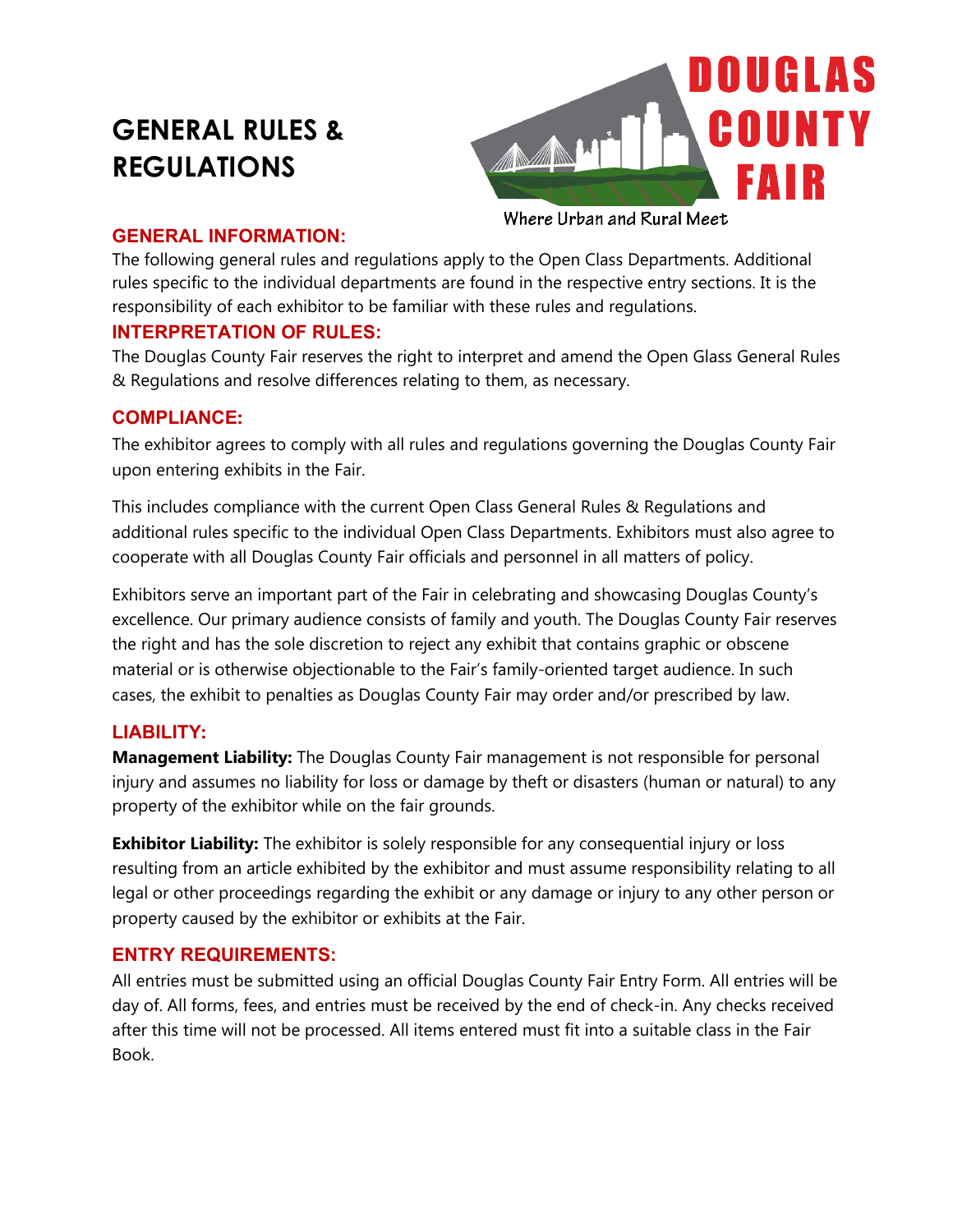Should an entry be made in a name other than that of a bona fide owner or using erroneous information regarding the item, the entry will be disqualified from competition and the exhibitor barred from participation.

The opportunity to exhibit at the Douglas County Fair is open to all persons with out regard to race, creed, color, sex, age, or other non-merit factors. Discrimination is prohibited.

### **ENTRY DEADLINE:**

Open Class Static Exhibit entries are due on Thursday, July 14, 2022, by 7:00 pm. Open Class Livestock Day-of entries are due at the end of the check-in time listed for each show.

## **RECEIVING OF EXHIBITS:**

All Static Open Class exhibits must be dropped off at Liberty First Credit Union Arena in Ralston, NE on Thursday, July 14, 2022, between 4:00-7:00 pm. All Open Class Livestock Entries must arrive at Liberty First Credit Union Arena in Ralston, NE at the date and time specified for the individual department.

## **JUDGES/JUDGING:**

A judge is not permitted to be an exhibitor in a class they are judging.

Any person who interferes with the judging process will be asked to leave the judging area. Further action will be at the discretion of the Fair.

An exhibit entered in the incorrect class may be transferred to the appropriate class at the discretion of the Department Superintendent and Fair Management prior to the start of judging. However, if the correct class for the entry has already been judged the class will not be reopened and the exhibit will not be judged.

## **AWARDS:**

The judge may, but is not required to, award all the ribbons offered in a class. It is the intention of the Fair that no distinction of any kind be given to any exhibit deemed unworthy by the judge. Payment of the Douglas County Fair premiums will be mailed to exhibitors after July 22, 2022. The Douglas County Fair will not be held liable for any award or premium offered by a private or business donor separate from the Douglas County Fair should that donor fail to provide the offered award or premium.

Open Class Static Exhibit Premiums will be awarded as following:

- Best of Show- Purple Rosette- \$10 Premium
- Best of Douglas County- Purple Rosette- \$10 Premium
- Best of Division- Lavender Rosette- \$8 Premium
- 1<sup>st</sup> Place- Blue Ribbon- \$5 Premium
- 2<sup>nd</sup> Place- Red Ribbon- \$4 Premium
- 3<sup>rd</sup> Place- White Ribbon- \$3 Premium
- 4<sup>th</sup> Place- Yellow Ribbon- \$2 Premium
- 5<sup>th</sup> Place- Green Ribbon- \$1 Premium
- Participation- Orange Ribbon